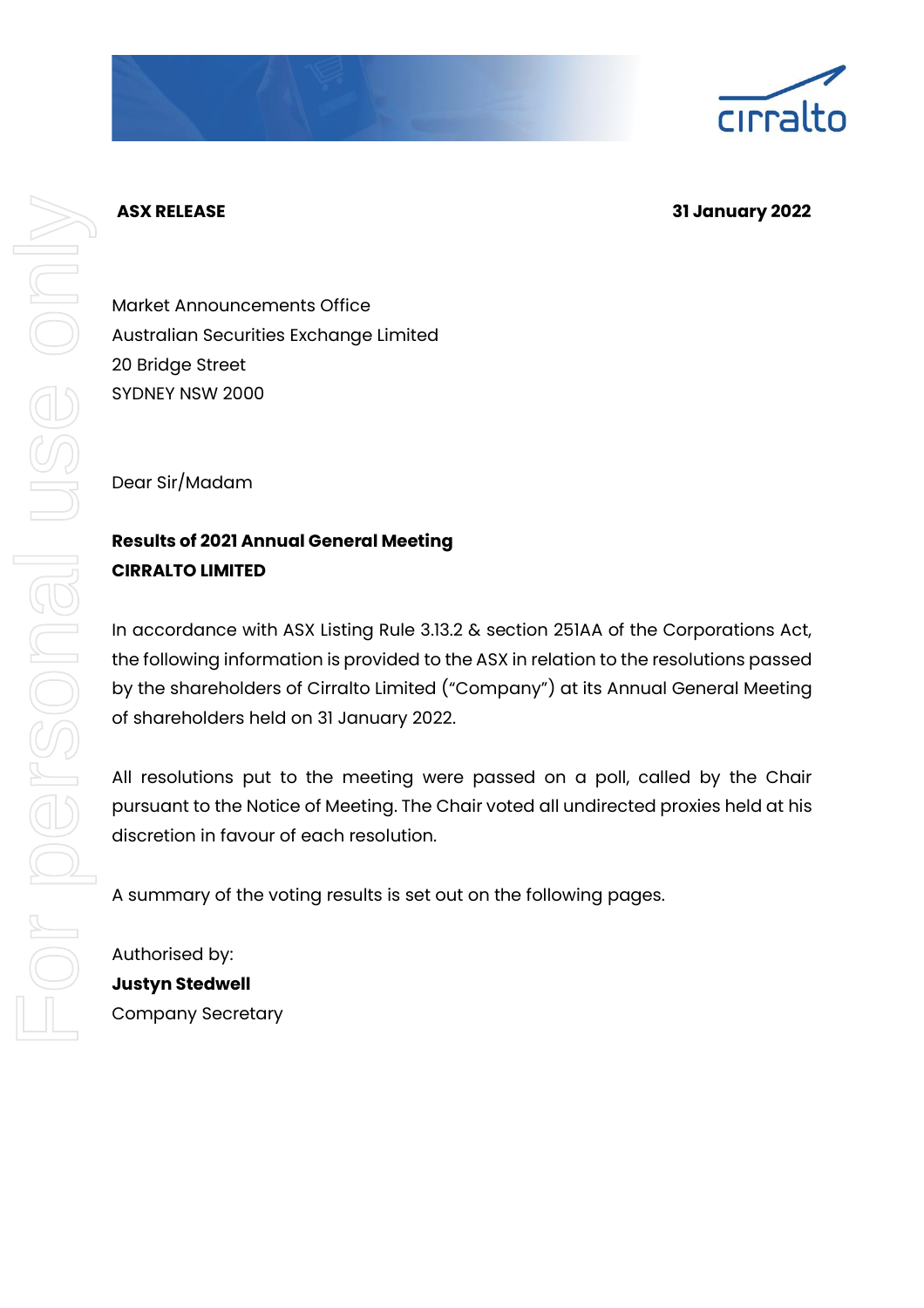## **Disclosure of Proxy Votes**

**Cirralto Limited** Annual General Meeting Monday, 31 January 2022



|                                                                                            |                                                   |                                                                                         | <b>Proxy Votes</b>    |                     |                |                                     | Poll Results (if applicable) |                      |                |
|--------------------------------------------------------------------------------------------|---------------------------------------------------|-----------------------------------------------------------------------------------------|-----------------------|---------------------|----------------|-------------------------------------|------------------------------|----------------------|----------------|
| <b>Resolution</b>                                                                          | Decided by<br>Show of<br>Hands (S)<br>or Poll (P) | <b>Total Number</b><br>of Proxy Votes<br>exercisable by<br>proxies validly<br>appointed | <b>FOR</b>            | <b>AGAINST</b>      | <b>ABSTAIN</b> | <b>PROXY'S</b><br><b>DISCRETION</b> | <b>FOR</b>                   | <b>AGAINST</b>       | <b>ABSTAIN</b> |
| 1 Adoption of Remuneration Report                                                          | P                                                 | 375,188,375                                                                             | 361,805,245<br>96.43% | 8,542,927<br>2.28%  | 6,339,337      | 4,840,203<br>1.29%                  | 432,695,448<br>98.06%        | 8,542,927<br>1.94%   | 8,939,337      |
| 2 Re-election of Mr Howard Digby as<br>Director                                            | P                                                 | 640,445,353                                                                             | 631,447,707<br>98.60% | 5,701,531<br>0.89%  | 8,362,109      | 3,296,115<br>0.51%                  | 713,816,037<br>99.21%        | 5,701,531<br>0.79%   | 10,962,109     |
| 3 ASX Listing Rule 7.1A Approval of<br><b>Future Issue of Securities</b>                   | P                                                 | 648,423,314                                                                             | 630,289,720<br>97.20% | 14,763,979<br>2.28% | 384,148        | 3,369,615<br>0.52%                  | 712,731,550<br>97.97%        | 14,763,979<br>2.03%  | 2,984,148      |
| 4 Ratification of Prior Issue of Shares                                                    | P                                                 | 647,511,331                                                                             | 633,971,243<br>97.91% | 10,170,473<br>1.57% | 365,079        | 3,369,615<br>0.52%                  | 716,413,073<br>98.60%        | 10,170,473<br>1.40%  | 2,965,079      |
| 5 Ratification of Prior Issue of Shares                                                    | P                                                 | 642,797,222                                                                             | 629,257,134<br>97.89% | 10,170,473<br>1.58% | 365,079        | 3,369,615<br>0.52%                  | 711,698,964<br>98.59%        | 10,170,473<br>1.41%  | 2,965,079      |
| 6 Approval to Increase the Maximum<br>Aggregate Amount of Non-Executive<br>Directors' Fees | P                                                 | 426,757,987                                                                             | 384,176,510<br>90.02% | 38,322,026<br>8.98% | 484,179        | 4,259,451<br>1.00%                  | 454,521,315<br>92.22%        | 38,322,026<br>7.78%  | 5,454,374      |
| 7 Approval of Issue of CROO Options<br>to Adrian Floate, Director of the<br>Company        | P                                                 | 367,264,703                                                                             | 337,201,103<br>91.81% | 25,292,537<br>6.89% | 281,542,759    | 4,771,063<br>1.30%                  | 352,924,186<br>79.49%        | 91,042,537<br>20.51% | 286,512,954    |